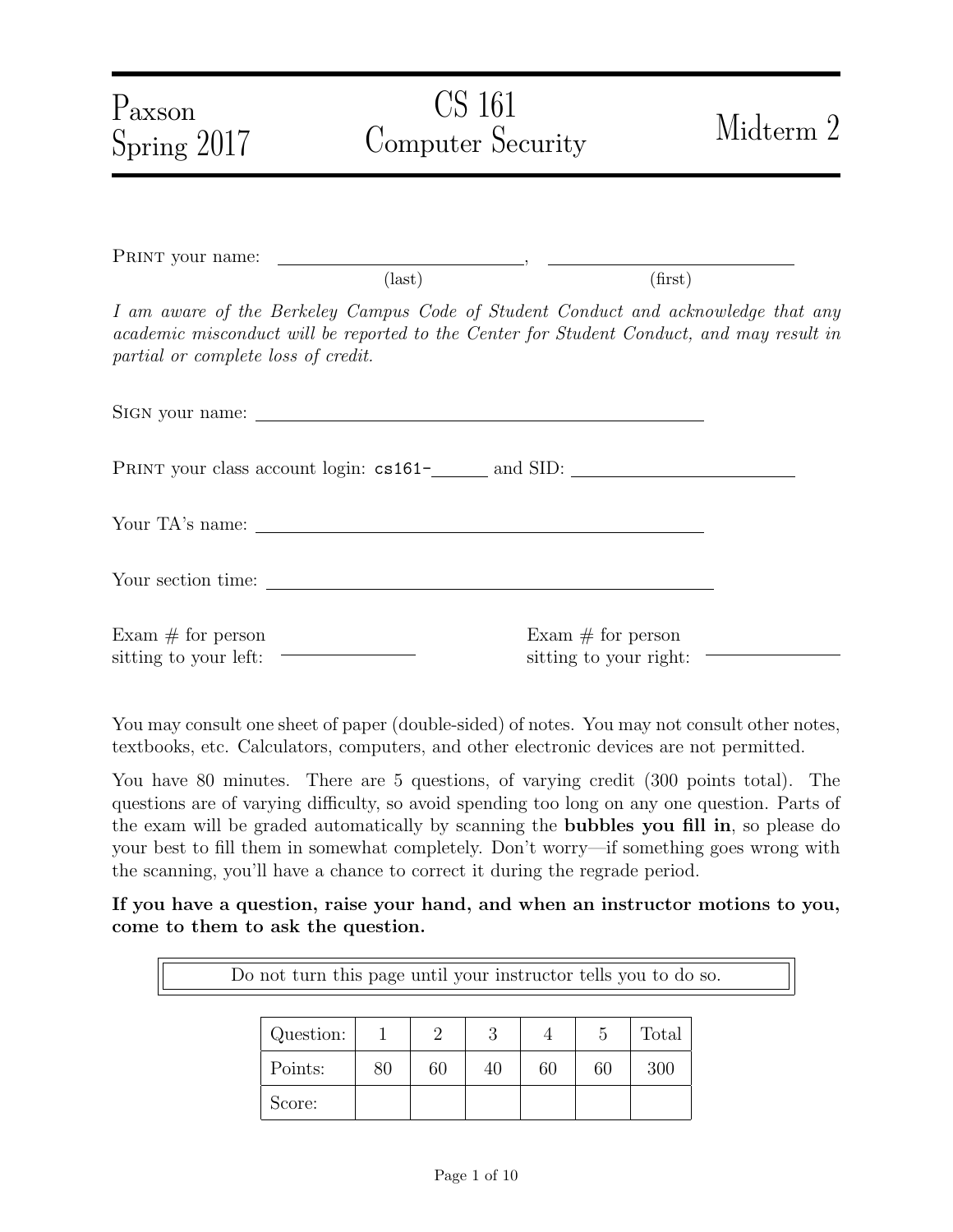## Problem 1 True/False (80 points)

For each of the following, FILL IN THE BUBBLE next to True if the statement is correct, or next to False if it is not. Each correct answer is worth 4 points. Incorrect answers are worth 0 points. Answers left blank are worth 1 point.

(a) Public key encryption is usually slower and has more overhead than symmetric key encryption.

O True O False

(b) If Alice comes up with a new idea that she wants to patent, to prove that she was the one who came up with the idea she can generate a digital signature of a description of the idea.

O True O False

(c) A cryptographic hash function is deterministic: given the same input, it always produces the same output.

O True O False

(d) A block cipher is deterministic: given the same input and key, it always produces the same output.

O True O False

(e) Alice and Bob share a symmetric key  $K$ , known to nobody else. Alice sends Bob a message  $m =$  "I owe you \$100" and attaches a MAC tag t computed using K and m. Bob can use m and t to prove to a third party that Alice sent m.

O True O False

(f) A Diffie–Hellman exchange is secure against a passive attacker (Eve) but not against an active attacker (Mallory).

# O True O False

(g) Suppose Alice has two secret keys,  $k_1$  and  $k_2$ . If she encrypts messages using AES-CBC encryption with  $k_1$ , then she can generate secure IV's by computing  $IV_i = \text{HMAC}(m_i, k_2)$ , i.e., the IV is the HMAC of the message  $(m_i)$  using secret  $key$   $k_2$ .

O True O False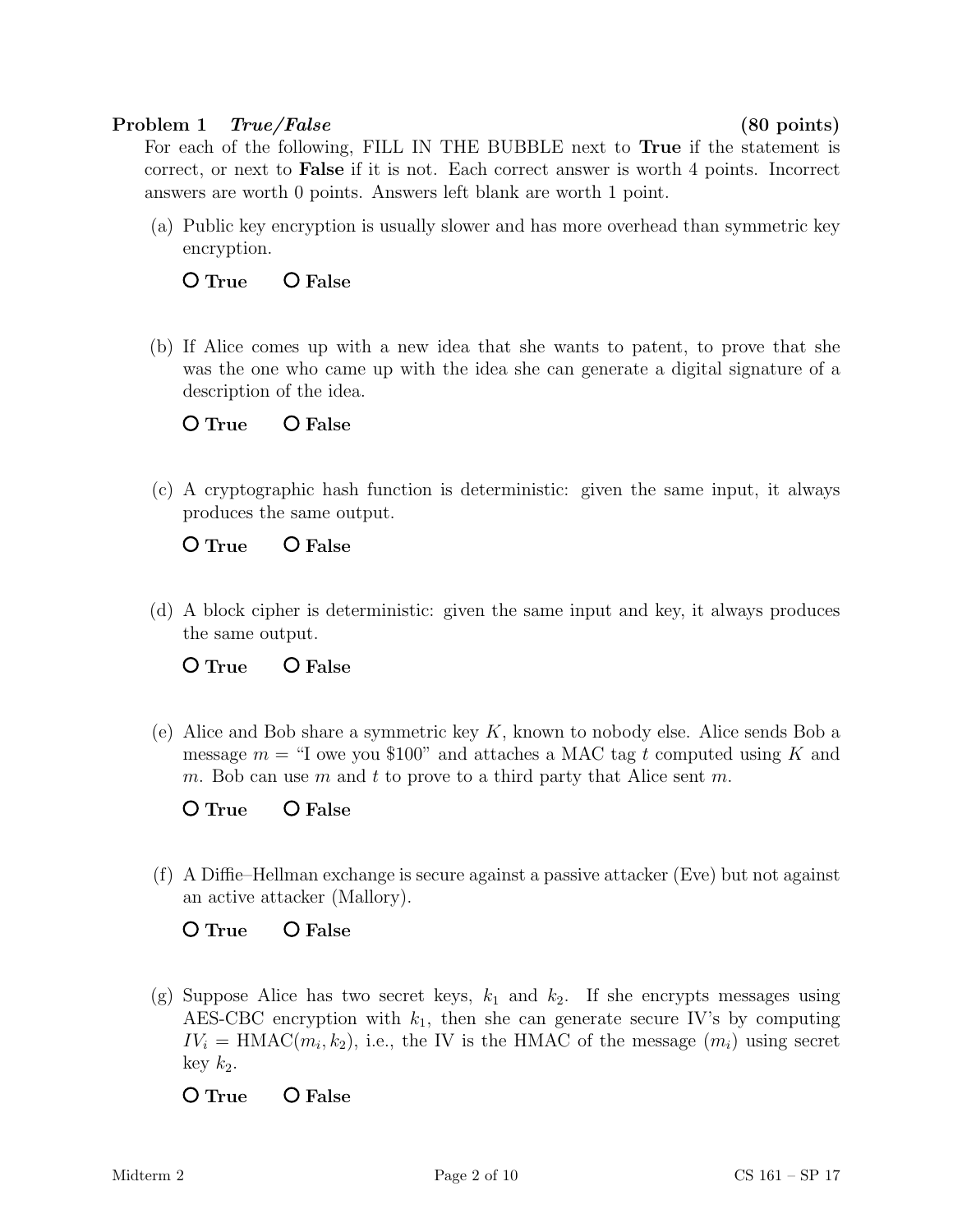(h) For AES encryption, Alice should not use the same symmetric key to encrypt more than one message.

O True O False

(i) Given a random key, Alice can use AES-ECB to create a PRNG.

O True O False

(j) To communicate confidentially in the presence of an eavesdropper, Alice and Bob can use the Diffie-Hellman protocol to exchange RSA public keys that they then use for public key encryption.

| $\mathsf{O} \mathop{\text{True}}$ | O False |
|-----------------------------------|---------|
|                                   |         |

(k) ISPs are obligated to verify the IP source address on any traffic entering their network.

O True O False

(l) A useful property of fiber optic cables is that the technology fundamentally eliminates the possibility of eavesdropping.

O True O False

(m) It's difficult for an off-path attacker sending IP packets with a spoofed source to view the responses to those packets.

O True O False

(n) In the event where the domain-name-to-IP-address binding changes, the DNS server responsible for the given domain name sends invalidation messages to clients in order to flush their mappings.

O True O False

(o) Randomizing the DNS query identifier prevents an on-path attacker from spoofing DNS responses.

O True O False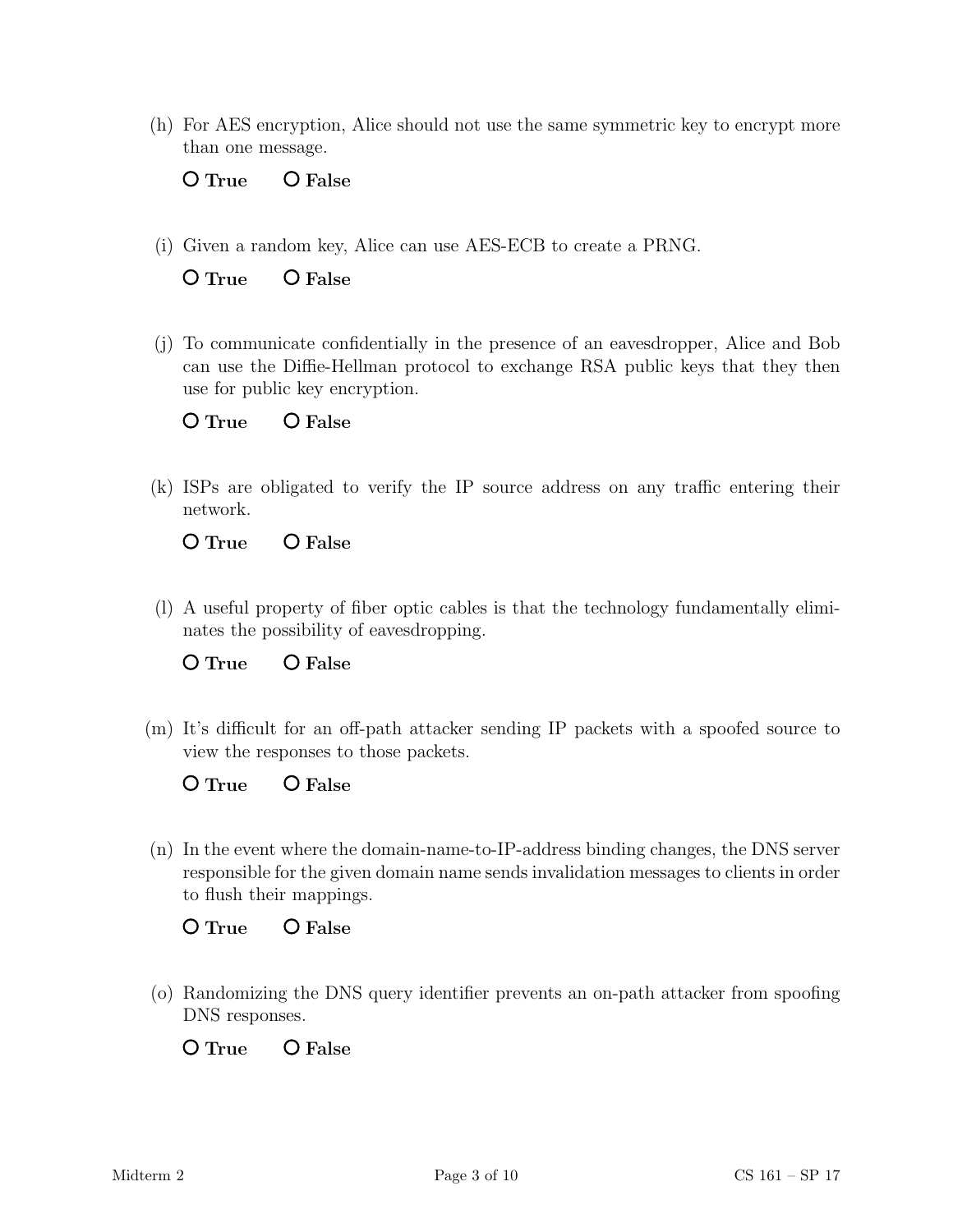(p) If a laptop joining a WiFi network uses both DHCP and DNS, it will first use DHCP before using DNS.

# O True O False

(q) When establishing a TCP connection, the client and the server engage in a threeway handshake to determine the shared Initial Sequence Number they will both use for that connection.

## O True O False

(r) Hosts that use DHCP on a wired networking technology such as Ethernet are protected against possible DHCP spoofing attacks.

O True O False

(s) Source port randomization helps defend against an off-path attacker performing the Kaminsky DNS cache poisoning attack.

O True O False

(t) "Bailiwick" checks in modern DNS resolvers will prevent a malicious name server responsible for foo.com from using the Additional fields in its DNS responses to poison cache entries for bar.com.

O True O False

(u) If a WiFi network MyCoolWifi uses WPA2-Personal, and the administrator of the network chooses the network's password carefully so that it cannot be guessed, that will prevent an attacker who does not know the MyCoolWifi password from successfully eavesdropping on messages sent by users who know the password and have joined MyCoolWifi.

# O True O False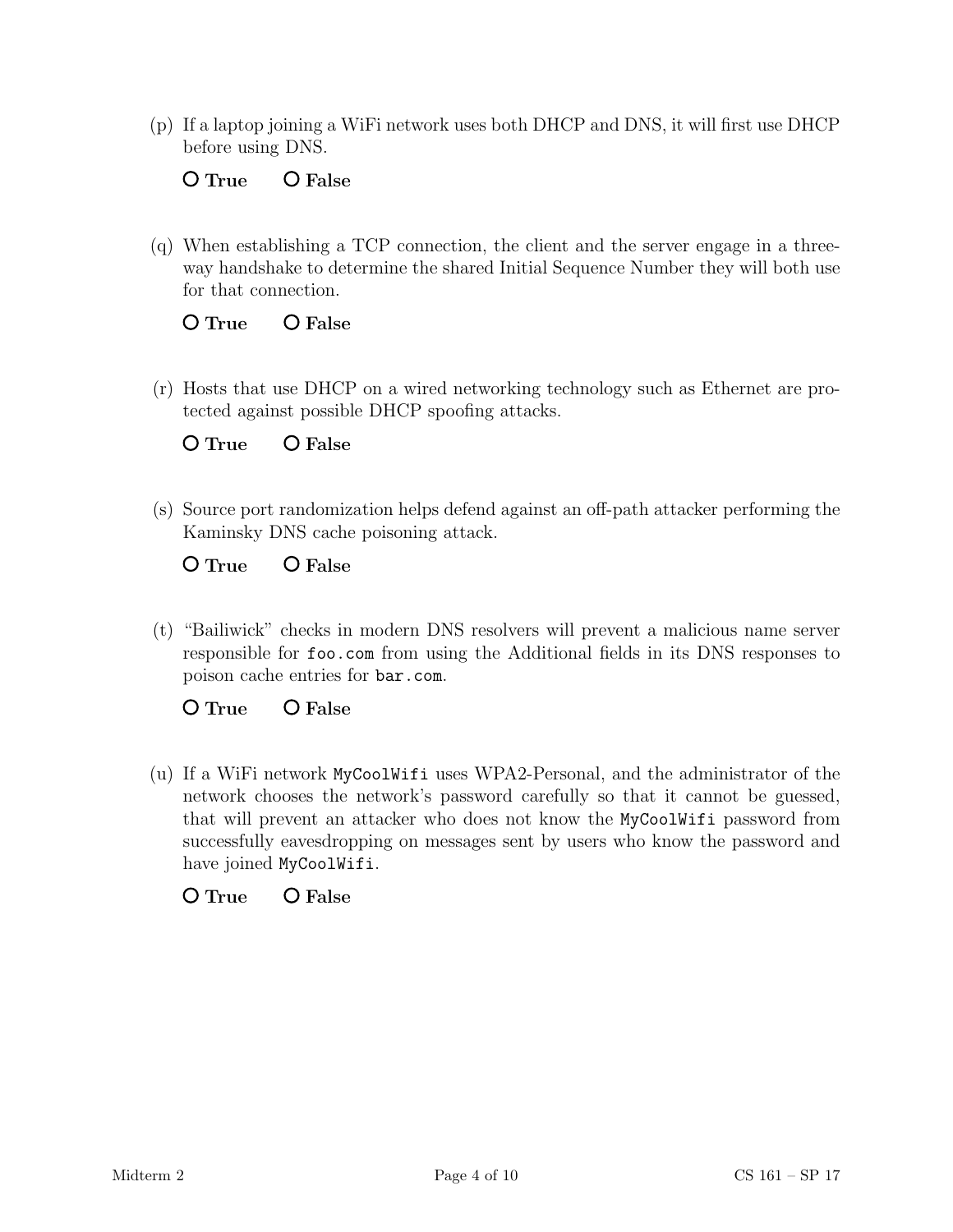#### Problem 2 Short questions (60 points)

(a) (8 points) Let M be a message of size 64 bytes. Let  $C = \text{AES-CBC}_K(M); C$  does not include the IV. For which of the following values can a one-bit error in the value the receiver has for it potentially cause EVERY BLOCK to be decrypted incorrectly? Mark ALL that apply.

 $OC$   $O IV$   $O K$   $O$  None of these

(b) (8 points) Let M be a message of size 64 bytes. Let  $C = \text{AES-CTR}_K(M); C$  does not include the nonce. For which of the following values can a one-bit error in the value the receiver has for it potentially cause EVERY BLOCK to be decrypted incorrectly? Mark ALL that apply.

 $\overline{O} C$  O Nonce  $\overline{O} K$  O None of these

- (c) (12 points) Let  $M = M_1||M_2$  be a message of size exactly 2 blocks (where  $M_i$  are the blocks of  $M$ ). Assume that Alice shares a secret key k with Bob. Alice encrypts M using AES-ECB, and computes  $C = C_1||C_2$ . She then computes a tag  $t = F_k(C)$ , and sends  $(C, t)$  to Bob. Which of the following choices for F would allow Bob to detect if an attacker tampers with  $C$ ? Mark ALL that apply.
	- $F_k(C) = \text{MAC}_k(C_1) \parallel \text{MAC}_k(C_2)$   $\qquad \text{O} \quad F_k(C) = \text{MAC}_k(\text{MAC}_k(C_1))$
	- $\mathbf{O} \quad F_k(C) = \text{MAC}_k(C_1 \mid C_2)$
- $\mathsf{O}$   $F_k(C) = \text{MAC}_k(C_1 \oplus C_2)$
- $\mathbf{O} \quad F_k(C) = \text{MAC}_k(C_2 \mid C_1)$ None of these
- (d) (12 points) Alice wants to encrypt messages using the CTR mode of operation, but instead of using AES, she wants to use some other keyed function  $F$ . Which of the following properties must  $F$  necessarily have to allow Alice and Bob to exchange messages securely? Mark ALL that apply.
	- The size of the input and output  $\bullet$  F must be deterministic, i.e., the strings must be equal same input must always map to the same output
	- Unless one has knowledge of the key, the output of  $F$  must appear indistinguishable from a random string of the same length  $\mathsf{O}$  F must be invertible, i.e., given the output along with the key, it must be possible to obtain the corresponding input.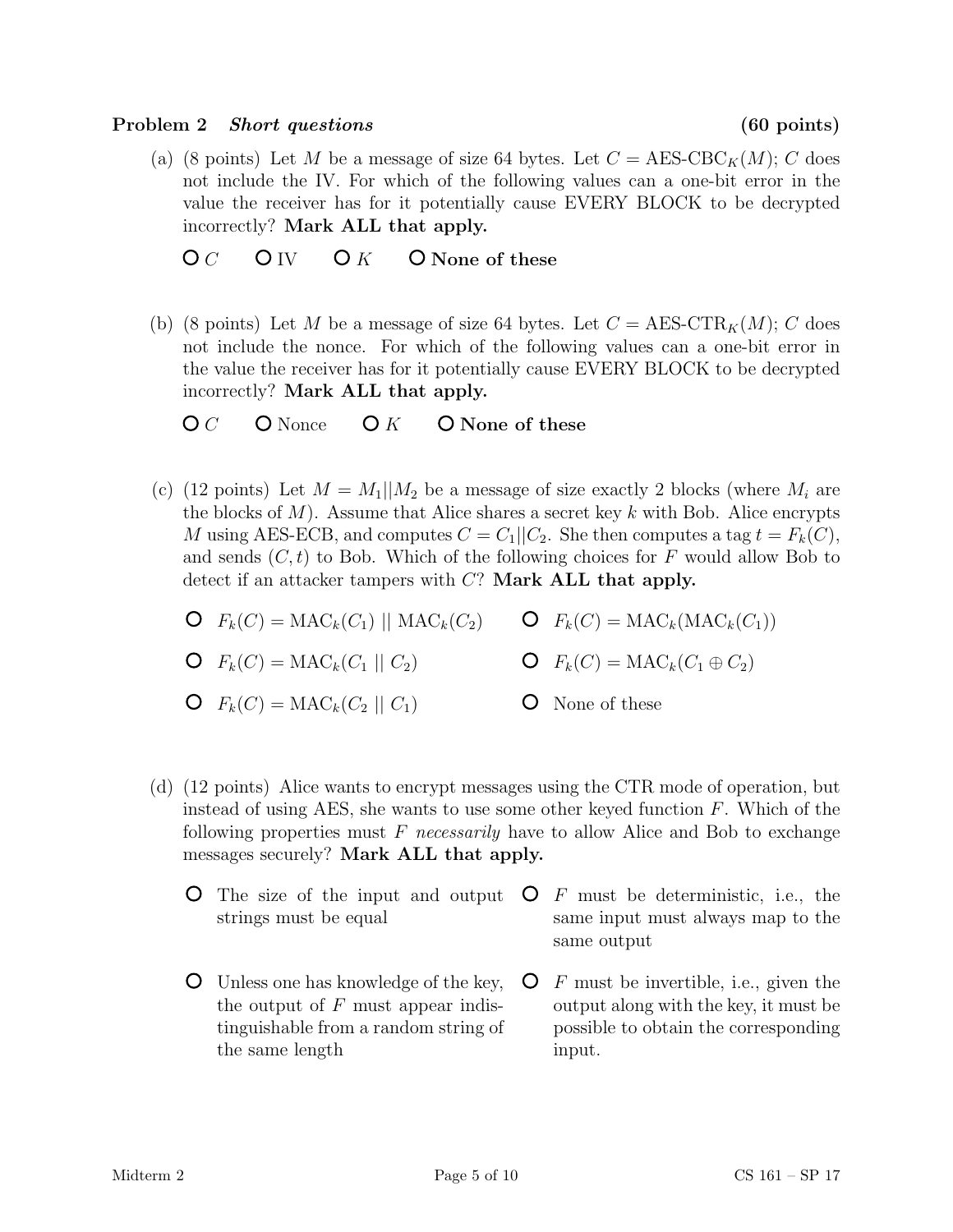- (e) (8 points) RANK the following types of attackers according to which is strongest  $(rank=1)$ . An attacker of type A is stronger than an attacker of type B if A can succeed at any attacks that  $B$  can succeed at, plus  $A$  has additional attack capabilities that  $B$  does not. If two types of attackers have equal strength, then give them the same rank: either both as 1 (with the third, inferior type of attacker ranked as 2), or both as 2 (if the third type of attacker is superior to them, and thus ranked 1). If none of the attackers is strictly stronger than any of the others, give them all the same rank of 1.
	- 1. Passive on-path attacker

 $O_1$   $O_2$   $O_3$ 

2. Off-path attacker

 $Q_1$   $Q_2$   $Q_3$ 

3. MITM attacker

 $O_1$   $O_2$   $O_3$ 

- (f) (12 points) Tyrion is trying to download the latest version of the Bearship web browser from its official website, caltopia.edu. However, the download from caltopia.edu is taking too long, so Tyrion logs onto FastTorrent, a file sharing service where anyone can upload files for others to download. He searches for Bearship on FastTorrent and downloads the first file that's returned in the search results. Which of the following could caltopia.edu publish on their website to help users like Tyrion efficiently verify that the file they downloaded from a file-sharing service really is the Bearship browser, and not some malicious program? Efficiency means that if the browser is n bytes, the user does not have to download more than  $n + O(1)$ bytes. Assume that the caltopia.edu website is secure. Mark ALL that apply.
	- Publish a screenshot of Bearship's user interface Publish a digital signature of the Bearship binary Publish a secure hash (e.g., SHA-256) of the Bearship binary Publish a MAC, along with an associated key, of the Bearship binary
	- Publish a version of the Bearship binary encrypted using caltopia.edu's public key Publish a version of the Bearship binary encrypted using AES, along with an associated key.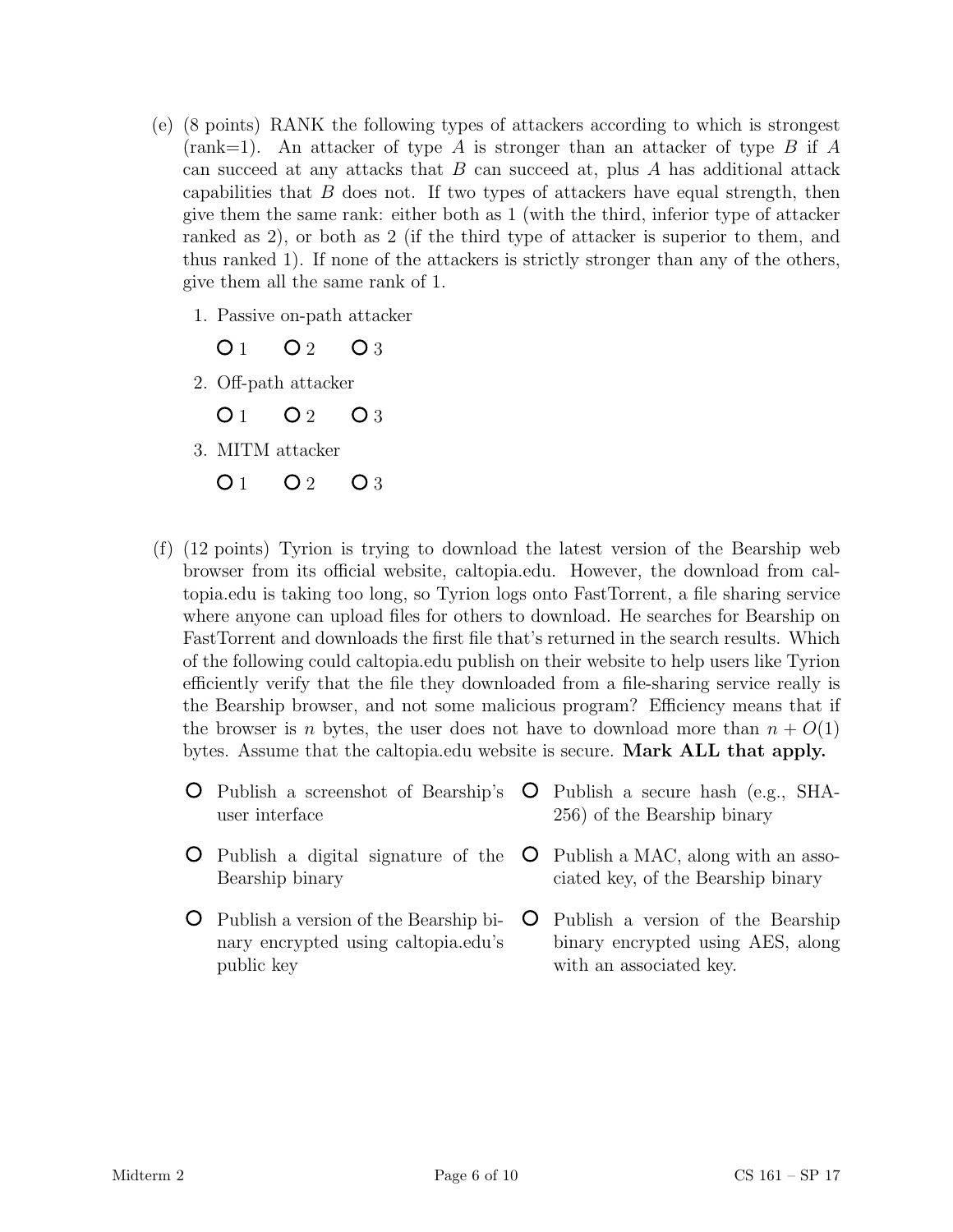Problem 3 Just How Brutal Does The Force Need To Be? (40 points) Consider a secure hash function  $H$  that produces a 60-bit hash.

(a) Suppose that  $H(1)$  happens to hash to 0 (i.e., 60 zero bits). If you don't know anything further about  $H$  other than that fact and that it's a secure hash function, what is the probability that  $H(2)$  also hashes to 0?

(b) What is the probability that  $H$  has at least one collision? Explain in 1 sentence.

(c) Suppose that commodity hardware can compute a single computation of H in 10 nanoseconds (=  $10^{-8}$  sec). Within an order of magnitude, how many years will it take for an attacker using a single system to find an x such that  $H(x) = y$ for a specific y? You can approximate one year as  $3 \cdot 10^7$  sec.

(d) Suppose now that a sustained form of Moore's Law means that after every year, H can be computed twice as quickly as for the previous year. (For this problem, assume that this acceleration happens discretely year-by-year, rather than being spread across a given year, as is actually more realistic.) Given this change, now about how many years will it take the attacker to find such an  $x$ ?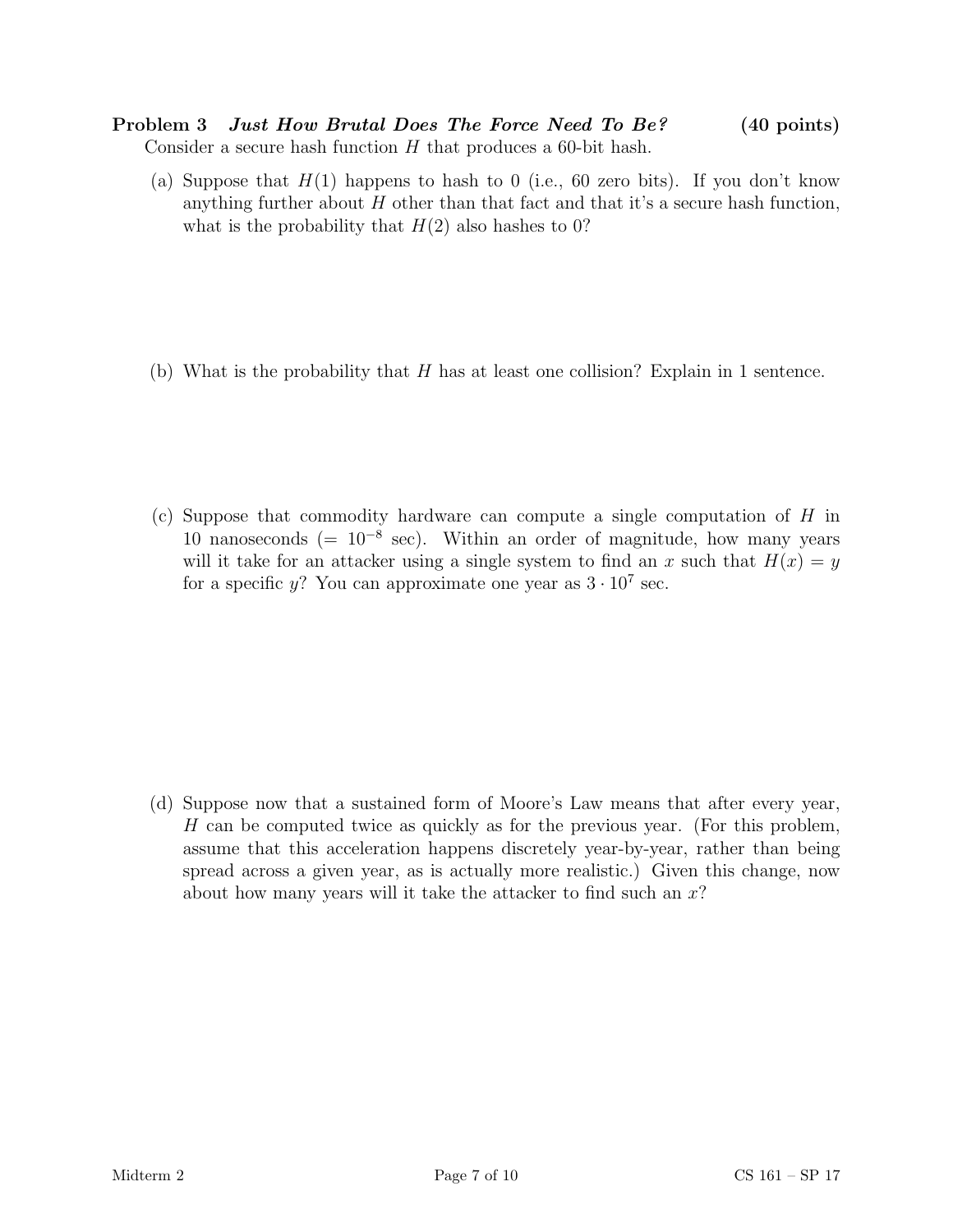### Problem 4 RST injection (60 points)

This problem concerns RST injection attacks.

(a) In ONE SENTENCE, explain the purpose of a RST injection attack: that is, what goal does an attacker try to accomplish by launching such an attack?

(b) What information is needed for an attacker to carry out a successful RST injection attack?

(c) Explain under what circumstances an off-path attacker can conduct a successful RST injection attack. If it is impossible for them to do so, explain why they cannot.

(d) Suppose an attacker launches a RST injection attack against Alice. Are there situations in which Alice can detect that the attack has occurred? If YES, explain how she might do so. If **NO**, explain why it's not possible for her to do so.

(e) If Alice connects to a WPA2-Enterprise WiFi network, can an attacker successfully launch a RST injection attack against her? Explain why or why not.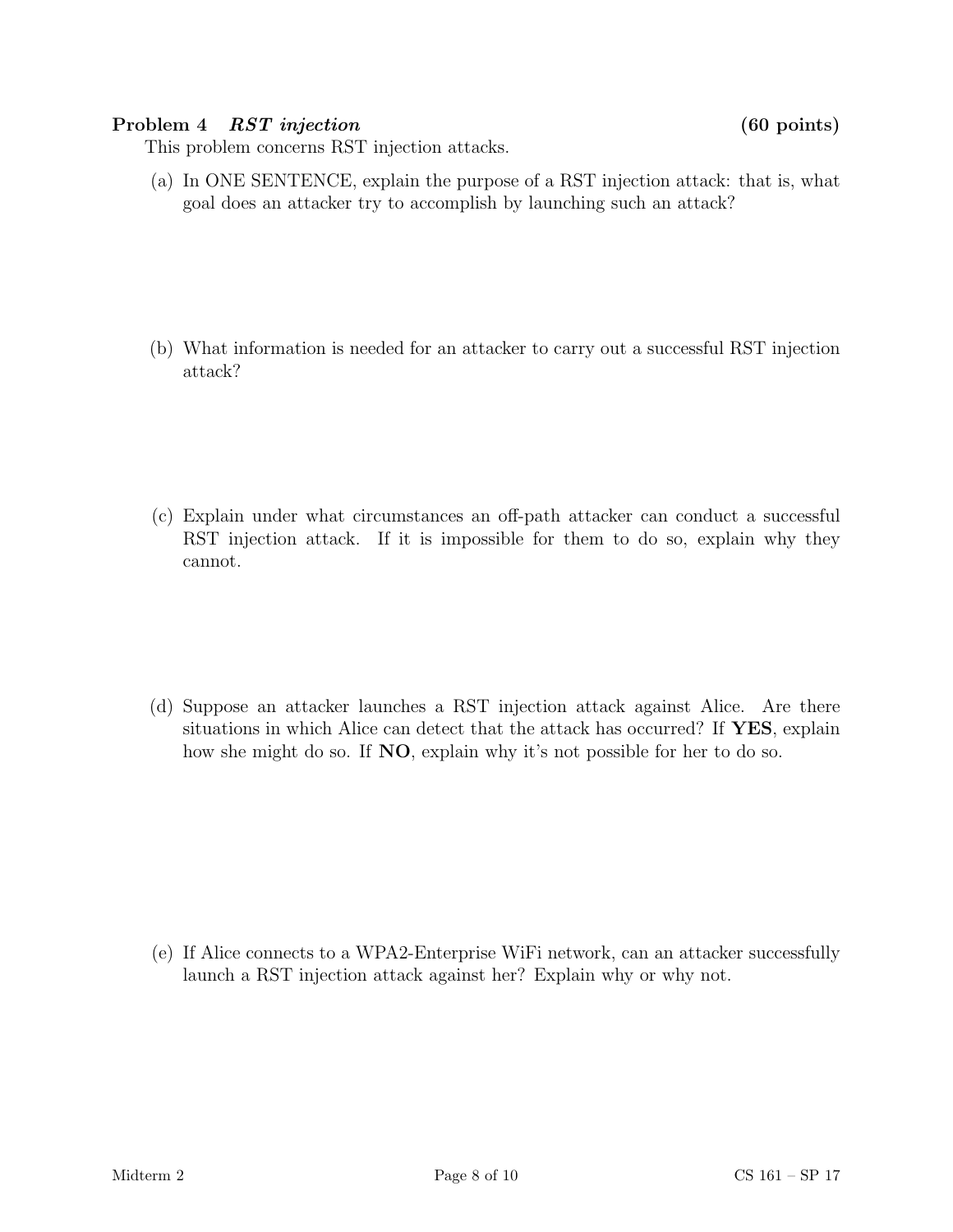#### Problem 5 How do you keep a secret? (60 points)

Frodo is trying to send a series of secret messages to Galadriel. For this question, we will refer to Galadriel as G and Frodo as F.

(a) (30 points) Assume that G and F share a secret key k. Let THE-ALL-SEEING-EYE be a passive attacker who sees all messages sent by  $F$  to  $G$ .

For each encryption scheme below, select whether the encryption scheme is Secure or Insecure, and justify your answer in one or two sentences. A scheme is secure if, after observing all of the ciphertexts sent by  $F$ , THE-ALL-SEEING-EYE learns nothing about the contents of any plaintext message beyond the message's length.

- i. Encryption scheme:
	- 1. F sets  $IV = H$ (the current timestamp), where H is a cryptographically strong hash function, and the timestamp is produced with enough precision such that two separate encryptions will not use the same timestamp value.
	- 2. To send a new message  $m$ , F encrypts m using AES-CTR mode with IV and sends the resulting ciphertext.

Is this protocol secure against The-All-Seeing-Eye?

## O Secure O Insecure

Explanation:

### ii. Encryption scheme:

- 1. F computes  $p = H(k)$ , where H is a cryptographically strong hash function
- 2. F stores a long-term counter x, which starts at 0 (assume no risk of overflow)
- 3. Let n be the number of bits in  $k$ , and assume that for this question, all messages are exactly n bits long and p is also n bits long. To send a new message m, F increments x by one and computes  $s = \text{PRNG}(x)[1:n]$ , where s is the first n bits of a secure PRNG with a seed of x.
- 4. F then computes  $k_x = p \oplus s$  and sends the ciphertext:  $c = m \oplus k_x$ .

Is this protocol secure against The-All-Seeing-Eye?

# O Secure O Insecure

Explanation: